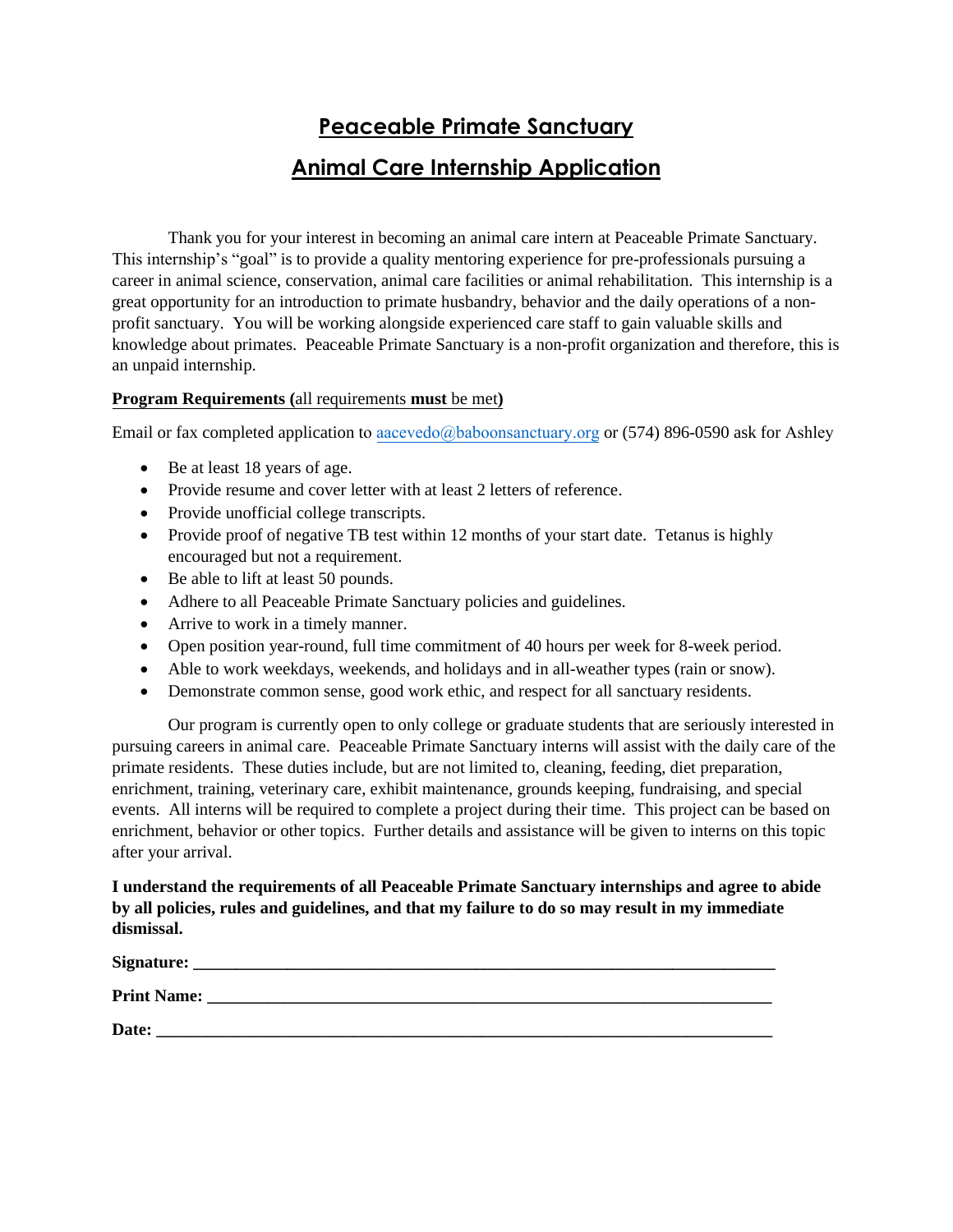## **Peaceable Primate Sanctuary**

| Have you ever been convicted of a felony: YES NO      |                                                                                    |
|-------------------------------------------------------|------------------------------------------------------------------------------------|
|                                                       |                                                                                    |
| <b>Emergency Contact:</b>                             |                                                                                    |
|                                                       |                                                                                    |
|                                                       |                                                                                    |
| Please list any allergies (pollen, bee-stings, etc.): |                                                                                    |
|                                                       |                                                                                    |
| Will you require on-site housing: YES NO              |                                                                                    |
|                                                       | Why did you choose Peaceable Primate Sanctuary and how did you find out about us?  |
| Sanctuary?                                            | What would you like to accomplish as an animal care intern at Peaceable Primate    |
| <b>Please list:</b>                                   | Are you a member of any animal or environmental organizations?<br>NO<br><b>YES</b> |
|                                                       |                                                                                    |